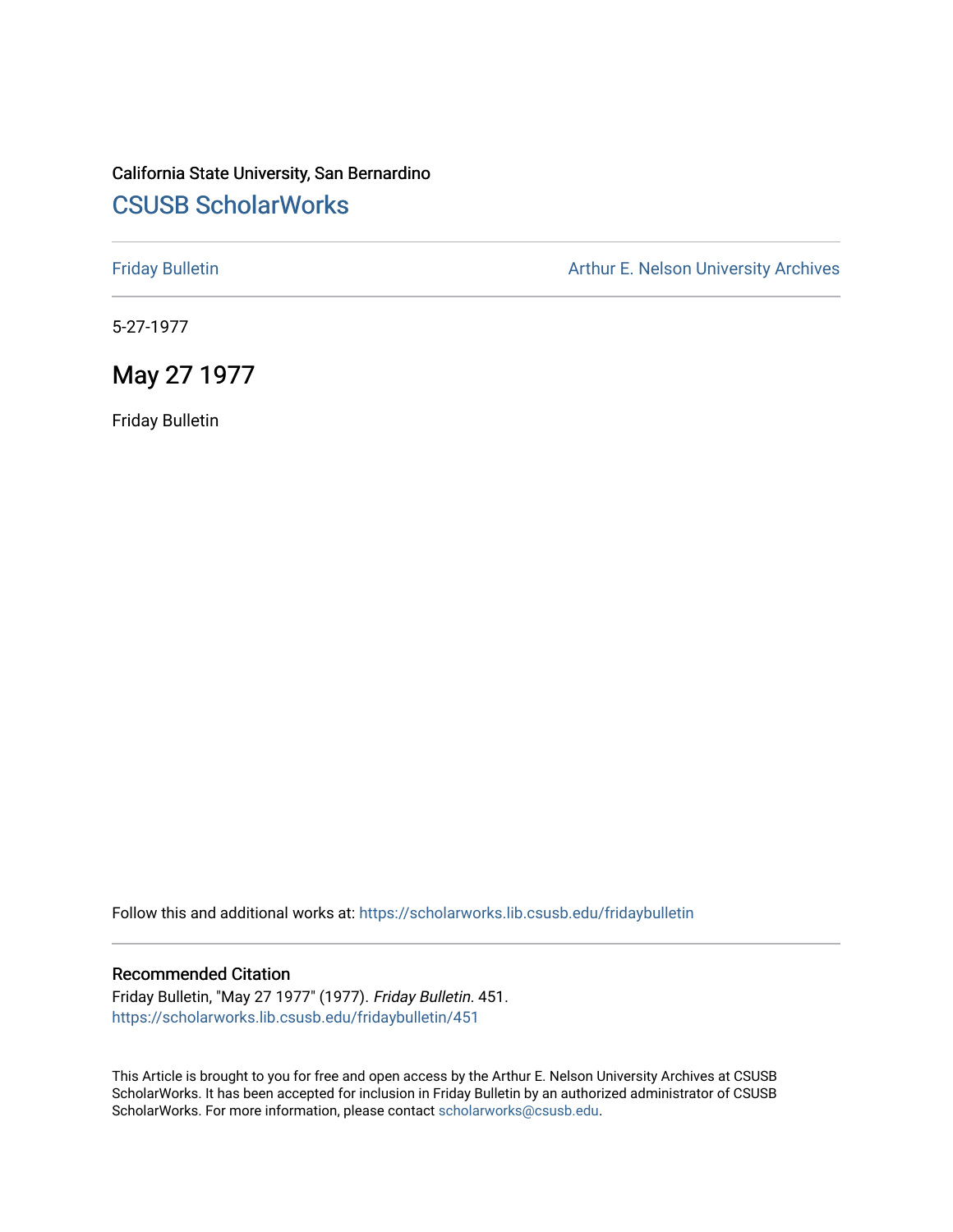# ... BULLETin ...

CALIFORNIA STATE COLLEGE . SAN BERNARDINO



**May 27, 1977** 

**AIEMORIAL DAY** 

#### **COLLEGE CLOSES FOR MEMORIAL DAY OBSERVANCE**

**The College will be closed Monday, May 30 in an academic-administrative ob-**



**The Library will be closed that day, but will naintain regular hours on Saturday and Sunday, May 28 and** 29.

**The Physical Education Department announces the following schedule for its facilities:** 

**Racquetball and tennis courts will be open from 8 a.m. to 9 p.m., Monday,**  May 30. The swimming pool will be open from 12 noon to 4 p.m. All other facili**ties will be closed.** 

**On the preceeding Saturday and Sunday, regular weekend schedules will be in effect.** 

**DEADLINE FOR RENTAL** 



*it it* 

**The Bookstore Manager announces that orders for faculty rental of academic apparel for Commencement should be placed by May 27. De-**

**livery on orders placed after that date cannot be guaranteed.** 

**Deadline for graduates to place rental orders is Tuesday, May 31.** 

**12TH FACULTY SENATE RE-ELECTS OFF ICERS** 

**For the first time in the College's history the Acuity Senate has returned its entire Executive Committee to office for a second term.** 

**The 12th Faculty Senate will be headed in the 1977-78 academic year by Eugene Carver, Chairman; Richard Moss, Mce-Chairman and Jack McDonnell, Secretary.** 

**Re-elected as an alternate to the Statewide Academic Senate was SarojamMankau. Lynda Warren was newly elected as second alternate.** 

*APPLICATIONS NOW BEING TAKEN FOR SUMMER SESSIONS*  *Applications are now being taken for regular and post' summer sessions. Eight^six courses are offered in the*  regular session, June 22 to July 27 and nine in the

(Continued on page 2)

## PAYDAY IS TUESDAY, MAY 31.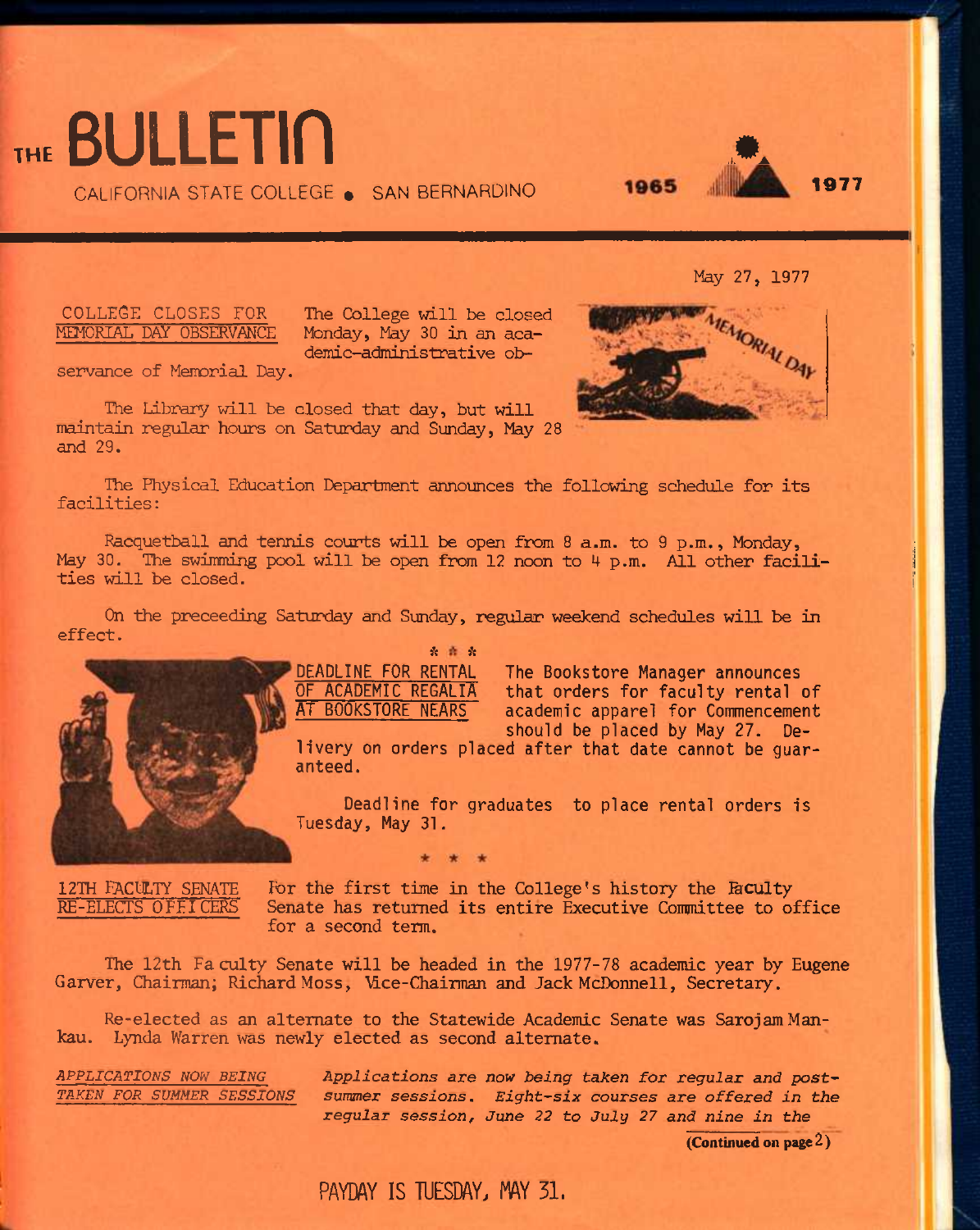*post session, August 1 to 19.* 



"THE BALD SOPRANO" lonesco's "The Bald Soprano," directed<br>SET FOR PERFORMANCES by Dan Eggleston, senior drama major by Dan Eggleston, senior drama major. will be presented Wednesday and Thurs-

day, June 1 and 2. The College and public are invited to attend the free performances at 8:15 p.m. in the Lower Commons.

*k \* \** 

The Ionesco play was one of a trio of plays in the College's first drama production in 1966. "It is a comic piece about 'lack of communication' and was his first play, written in 1950s .- avant garde, "according to the student director.

**\* \* \*** 

**MINIGRANT PROPOSALS The amount of funds available for faculty minigrants for FOR 1977-78 SOUGHT 1977-78 has been tentatively estimated at \$12,500, to become available for use by late July or early August.** 

**Upon approval of such funds, the maximum amount for each project will be increased from \$2,500 to \$5,000 and release time will be available to faculty for exceptional projects which demonstrate the need for such time. Guidelines have also been changed to allow for use of funds for release time.** 

**Faculty who have a project in mind which could be started over the summer or early Fall, are asked to submit a proposal for a minigrant. Forms and guidelines are available in school offices or through the following representatives: Neville Spencer, Charles Hoffman, Hal Hoverland and Don Woodford.** 

**The deadline is Thursday, June 2, 5 p.m.** 

*•k -k -k* 

EXTRA-MARITAL LOVE A 1938 French film about a railroad engineer who is unable<br>AFFAIR, SUBJECT OF to handle the tensions and complications of his affair with to handle the tensions and complications of his affair with COMING FRENCH MOVIE a railroad executive's beautiful young wife will be shown Saturday, June 4, at 7 p.m. in PS-10.

The movie, "La Bete Humaine," has English subtitles. It is the last offering of the year's foreign film series presented by the Foreign Languages Department. The film is based on the Emile Zola novel and is regarded as one of director Jean Renoir's masterpieces. It stars Jean Cabin and Simone Simon. o

**SOPRAMO GIVES Becky Huskey, music major, will feature Schumann's "A Woman's SENIOR RECITAL Life Cycle" in her senior recital Sunday afternoon. May 29 at 4:00.** 

**The public and College are invited to attend the program, free of charge, to be held in PS-10.** 

**In addition to the songs of Schumann, the program will include the music of Handel, Purcell, Mozart and Puccini. Miss Huskey's acconpanist will be Debbie Nelson, UCR student.** 

ADMINISTRATIVE Presidency, Central Washington State College; avail.Sept. 1, 1978; deadline for applications OPPORTUNITIES presidency carries a minijnum \$40,000 annual salary and a college provided residence.

Dean of Students, Cal-Poly University, San Luis Obispo; avail. Jan. 1, 1978; applications should be forwarded no later<br>than Aug. 1, 1977; range of monthly compensation is \$2361 - \$2855.<br>\* \* \* \*

EMPLOYMENT Campus Peace Officer - Performs duties as a state law enforcement officer, Qualif.: A.A. Degree or<br>OPFORTUNITIES equivalent; salary range is \$1192 - \$1433; 4-day work week; perm.; avail. Aug. 16; apply by June 1

Cler. Asst. IIB - To work in the School of Humanities office. Qualif.: The 50 wpm; shorthand 80 wpm and ability to operate several office machines is preferred. Salary: \$719 mo.; 40 hrs./wkly., indefinite. Apply by June 1.

Dispatcher- College Police. Qual: type 50 wpm and prior radio dispatching exp. desirable. Salary: \$3.56/hrly.; 2<br>36 hrs./wkly. till June 30. Apply by June 10.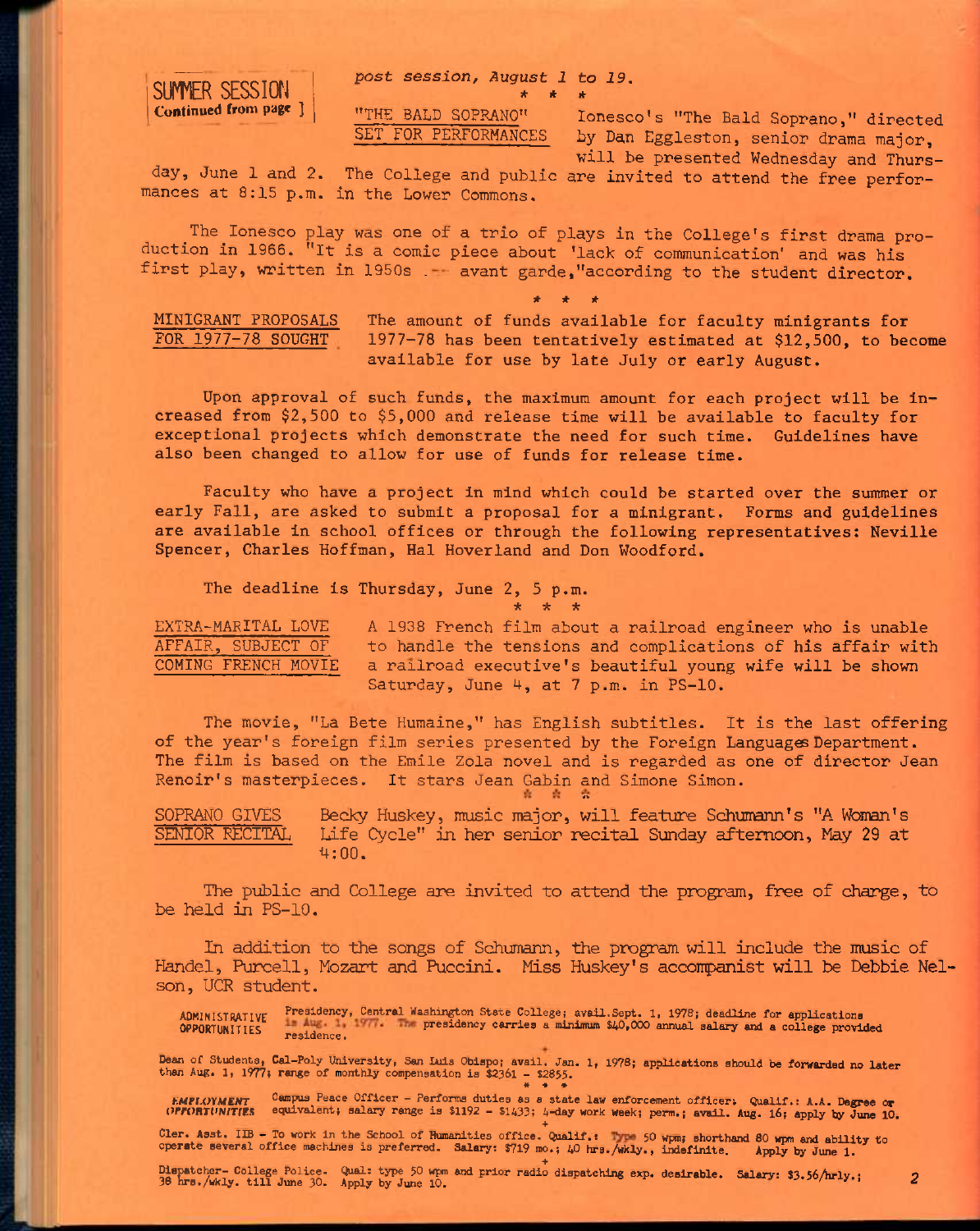

**A unique musical production will initiate the recital hall of the new Creative Arts Building Saturday and Sunday,June U and 5.** 

**"Four Saints in Three Acts," music by Virgil Thomson and libretto by** 

**Gertrude Stein, will be presented by the Concert Choir and Chamber Orchestra at 8 p.m. in the Recital Hall.** 

**The oratorio version of the unusual opera will be directed by Richard Saylor, Professor of Music.** 

**The music consists of a parody of many musical conventions and the lyrics parody the conventions of language. "Hymn tunes, opera-like arias, cabaret music, all set to unexpected word patterns, delude us into thinking we are hearing something that nfikes since," says Dr. Saylor.** 

**Loren Filbeck, Asst. Prof., Music and Amanda Sue Rudisill, Assoc. Prof., Dram,**  will be seen in the roles of Compere and Commere. Vicki Johnson sings the role **of St, Teresa I and Sandra MacAulay is St. Tere^ II. Kevin Price is St. Ignatius. Joseph Coyazo appears as St. Chavez and Corrine Soto as St. Settlement.** 

**Other cast members are Lori Haage, Dean Mclntyre, Terry Downs, Sarah Nesbit, Susan Leifheit, Becky Huskey, Anna Urbanek, Gina Baca, Charles Talmadge, Ann Eastman, Burt Griswold, Sylvia Silva, Jane Longan, Tamry McCauley and Michael Tachia.** 

**Philip West, music technician, is stage manager and in charge of lighting.** 

**•TICKET • IHFORMATION: Admission to "Four Saints in Three Acts," is \$1.50.**  Tickets are now on sale at the Music Department Office, 8 a.m. to 4:30 p.m., Mon**day through Friday. Free tickets are available to children and students with I.D. at the box office prior to each performance** 

\* \* \*

*JUVENILE GANG DELINQUENCY, "The Problem of Juvenile Gang Delinquency" will be TOPIC OF COMING LECTURE discussed by an authority in the field, Dr, Malcolm W, Klein on campus Thursday evening, June* **2.** 

*Dr. Klein is chairman of the Department of Sociology at U.S.C. and is a* **consultant** *to Los Angeles, state and national agencies concerned with the problems of juveniles. His research has centered around comprehensive criminal justice planning, especially in the juvenile area and the diversion of juveniles from the justice system.* 

*David Shichor, Lecturer in Sociology, arranged the event. The College and the public are invited to attend the free lecture at 8 p.m. in PS-10. \* \* \** 

PETER GRAVES TO SERVE J. Peter Graves, Asst. Prof., Administration, has been in-**ON N.S.F. PANEL IN JUNE vited by the National Science Foundation to serve on a five-member review panel to hear and evaluate proposals** 

**sub mitted to the Research in Science Education (RISE) Program. The panel will examine proposals for research in continuing education in the sciences and engineering. Study areas include the maintenance of scientific vitality, relationship of continuing education to job performance and professional advancement, and the respective roles of colleges and universities and industry in offering continuing education. The panel will meet in Washington, D.C., June 1-3.** 

3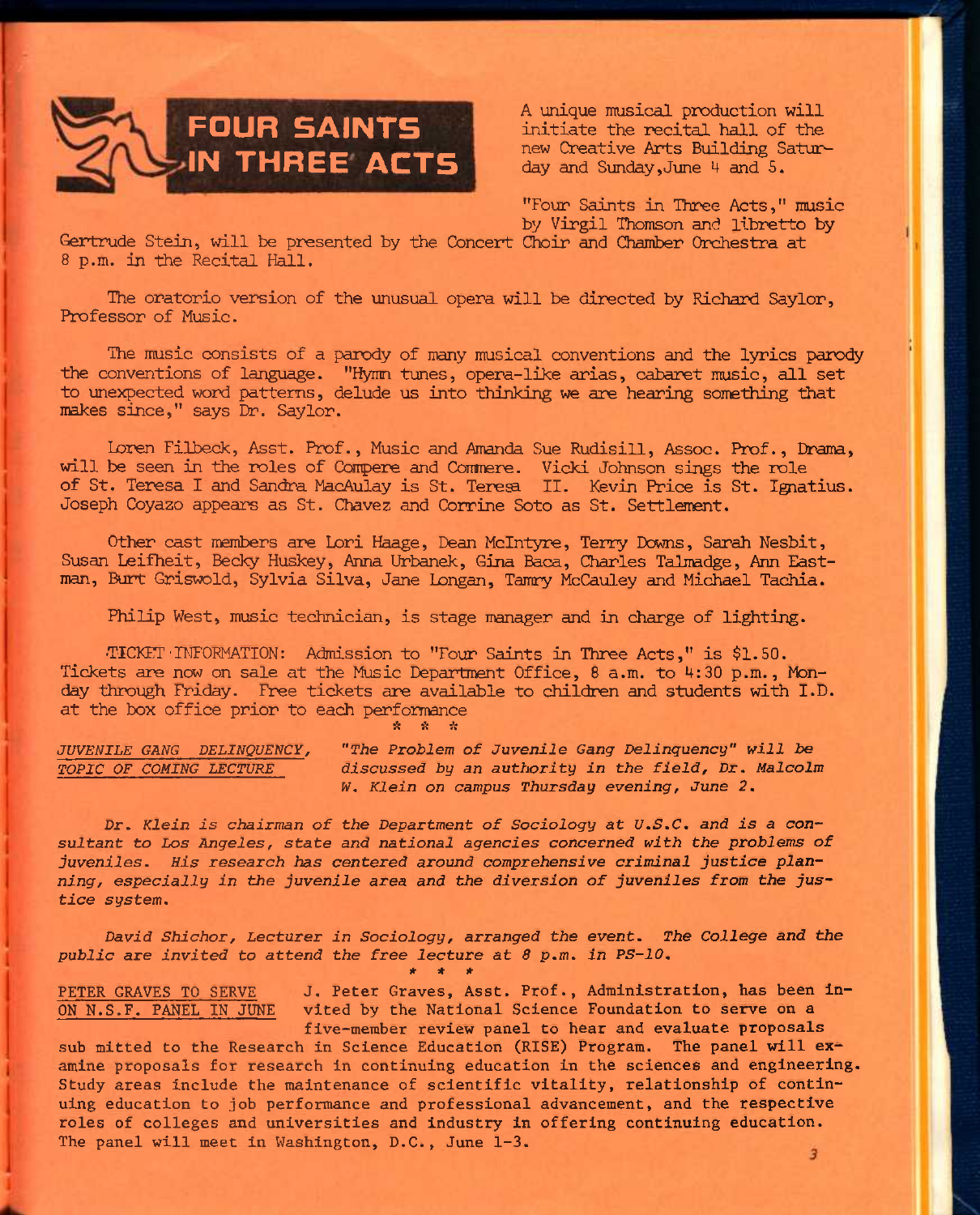**Speaking up.** Robert Blackey (History) is speaking today to an assembly at North High School in Biverside an assembly at North High School in Riverside on **"Witchcraft: History and Perspective". +** 

**Larry Cappel (Health Science) lectured on "Nutrition" to an Alta Loma High School health science class on May 25.** 

**+** 

**+** 

**Peter Graves (Admin) spoke to the Rotary Club of Yucaipa on "How to Keep Your**  Family Together when Everything Else is Falling Apart" on May 24.

**Chris Grenfell (P.E, & Recreation) gave a talk on "The 1976 Olympics-Montreal" at a girls' sports banquet in Big Bear on May 26.** 

**+ David Kantorowitz (Psychology) lectured on "How to Overcome Anxiety and Irrational Fear" to an Eisenhower High School adult education class on May 26.** 

**+** 

**+** 

**James Person (Education) spoke at Richardson Junior High School to a class of art and poetry students on "The Art of Writing Poetry" on May 18.** 

**Mike Rose (Relations with Schools) is talking today at the Colton High School Career Guidance Center on "College '77".** 

**+ Mireille Rydell (French) is speaking today to the Women in Literature class at Colton High School on "Women's lib in the Middle Ages".** 

**+** 

**George Weiny (P.E. & Recreation) addressed the Awards Banquet, boys and girls swimming team, Yucaipa on May 19.**  \* \* \*

**"PROFESSIONAL ACTIVITIES** Anand Ehatia (Admin) will be on a research and teaching leave for the academic year 1977-78, when **he will be attached to the University of Tulsa, Oklahoma in its School of Business Administration as a visiting Associate Professor of Management Science.** 

**Joe Moran (Art) juried a student art show and murals at Eisenhower High School on May 23, serving with two others judges from the Riverside Art Center.** 

**+** 

**Jean Peacock (EOP) co-facilitated a workshop on re-entry of Black women to postsecondary education at UCR, May 22.**  \* \* \*

**PUBLICATIONS <u>Sarojam Mankau</u> (Biology) has an article entitled "Sex as a** Factor in the Infection of Tribolium sp. by Hymenolepis dimuta," in the April issue of the Journal of Environmental Entomology. The article in**cludes data from student projects in her course in Parsitology.**  \* \* \*



**Joe Bruno, son of Sam Bruno (Physical Plant) has been named All-Southern California center fielder. Young Bruno, 19, a sophomore at Chaffey CC, with a .375 bat-**

**ting average and a record of stealing 30 bases out of 31 attempts, has accepted a scholarship at UC, Santa Barbara and will train this summer at Houston, Texas**  for UCSB. In addition he was selected All-Mission Conference center fielder.

**+** 

**Marte D. Lightstone. senior geography major, has been accepted in the MA program**  in geography at Indiana U, Bloomington, for Fall, 1977. Ms. Idghtstone was awar**ded a teaching assistantship and grant in excess of \$5900. She graduates this June with highest honors.**